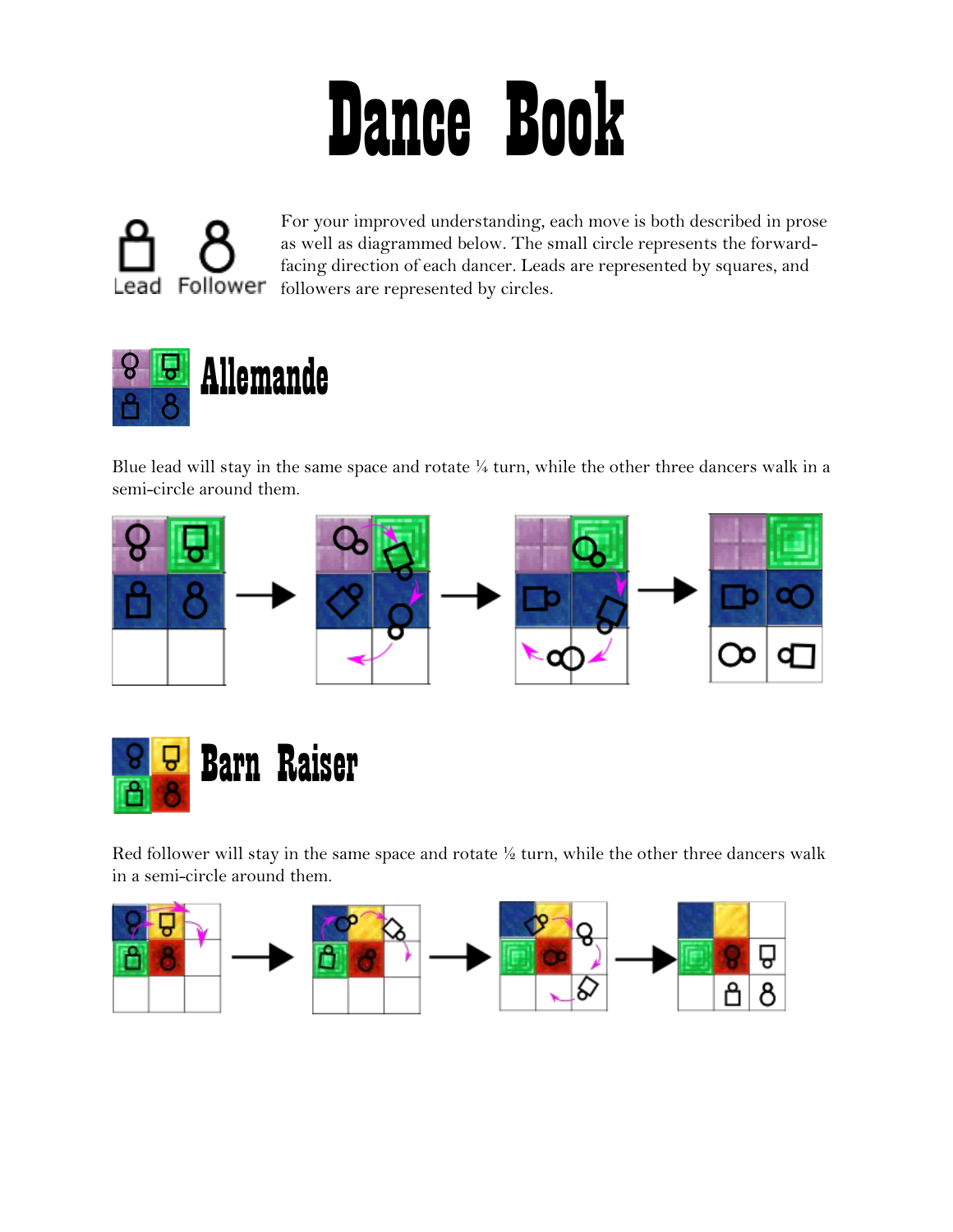

Red follower and the lead to their left will walk around the outsides of the other two dancers, while those two dancers rotate  $180^{\circ}$  in place.





The lead on green and the follower on Yellow march around the outside of the other two dancers, while the stationary dancers rotate 180 $^{\circ}$  in place. Afterwards, each dancer rotates  $\frac{1}{4}$ turn inwards.





Follower on purple and lead on blue, raise your arms up and bring them together to make a bridge. The other two dancers, link arms at the elbow and promenade underneath the bridge the other dancers have formed, ending in a square formation.